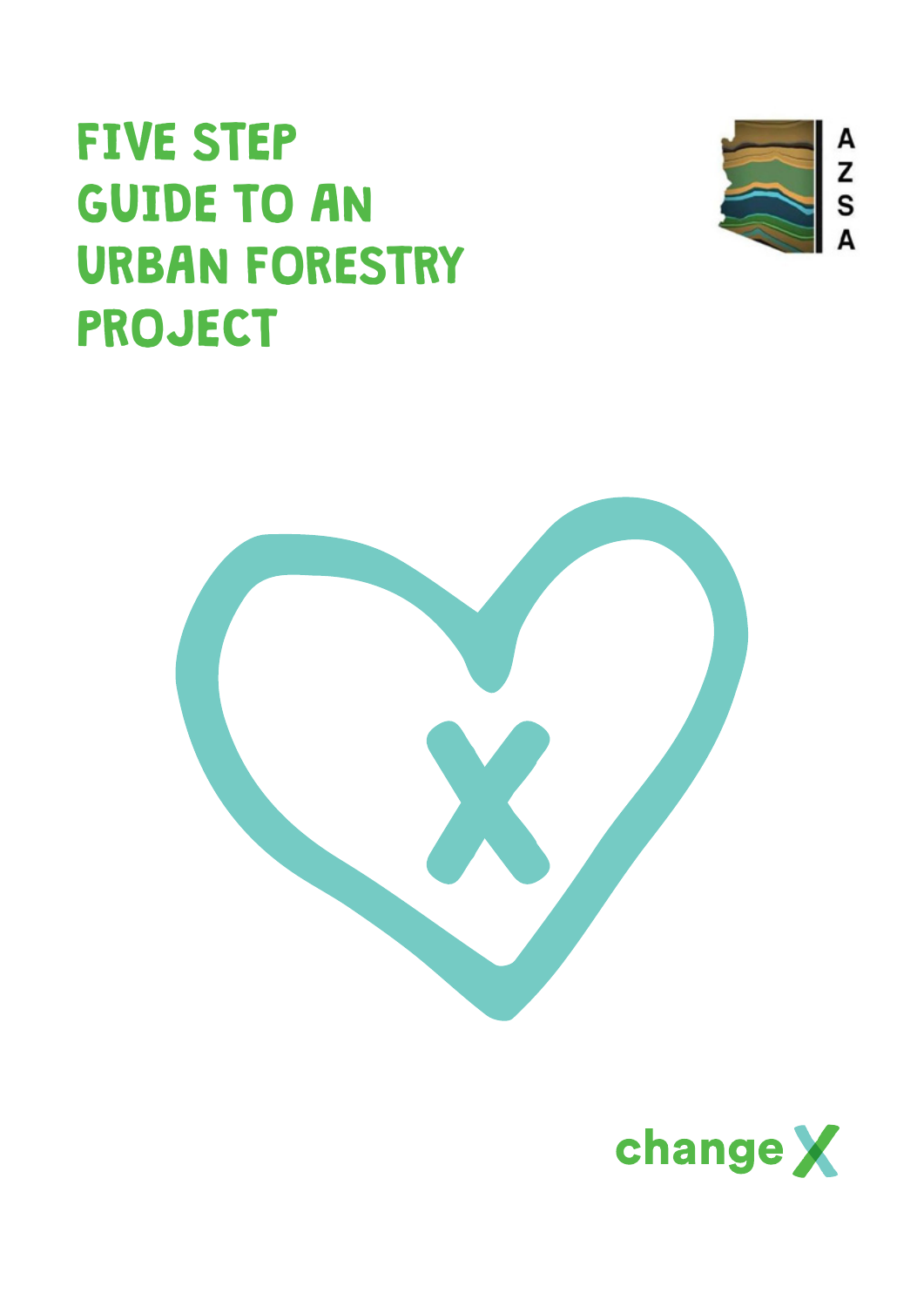## WELCOME

"More trees in our neighborhoods provide so many benefits and help to create a healthier environment for all of us. We're here to support and empower you to share these benefits with others in your neighborhood. This guide walks you through the basics and we're excited to help you get started!"

Aubrey Coffey-Urban

- Arizona Sustainability Alliance



## Introduction to the Idea

#### What is Urban Forestry?

Community tree plantings provide many benefits for the communities in which they are planted. Shade reduces the urban heat island effect, reduces cooling needs for surrounding areas, and provides shade for walking, living, or playing. Trees filter many pollutants from the air, helping create a healthier environment. Trees help control water in the ground/soil, providing shade that helps prevent evaporation and helping to control flooding during storms. Trees can also provide food. There are many studies on how trees positively impact our health and the urban environment.

A typical community tree planting project would involve approximately 25 trees and this can be in a public space or a privately owned space that would benefit the community. Suitable locations might be a local park, a local school or the grounds of a community center. This guide walks you through some of the practical information and steps you need to take to get a project like this up and running locally.

#### Why it's Important?

Climate change and its causes create many problems for communities, including increased temperatures

and urban heat island effect, increased air pollution, increased storm intensity, and water scarcity. In the desert of Arizona, the urban heat island effect is a significant health risk. At night, the natural desert drops below 90 degrees Fahrenheit, even in the summer. However, our urban environment no longer does so for longer and longer each year. This drop in temperature is crucial for the health of the human body. As temperatures increase, the need for additional energy to cool indoor spaces also increases. Vulnerable populations are highly affected by both of these temperature challenges.

#### The Background

Arizona Sustainability Alliance is a non-profit action and advocacy alliance who aims to create and support cutting-edge, project-based sustainability solutions in Arizona through civic engagement, collaboration and education. We empower Arizona citizens to work together toward more verdant, equitable and sustainable communities. Urban Forestry is one of our key priorities and we work with local communities to help them plan a community tree planting in a way that is most beneficial for that local area, working with the City and any other relevant local partners.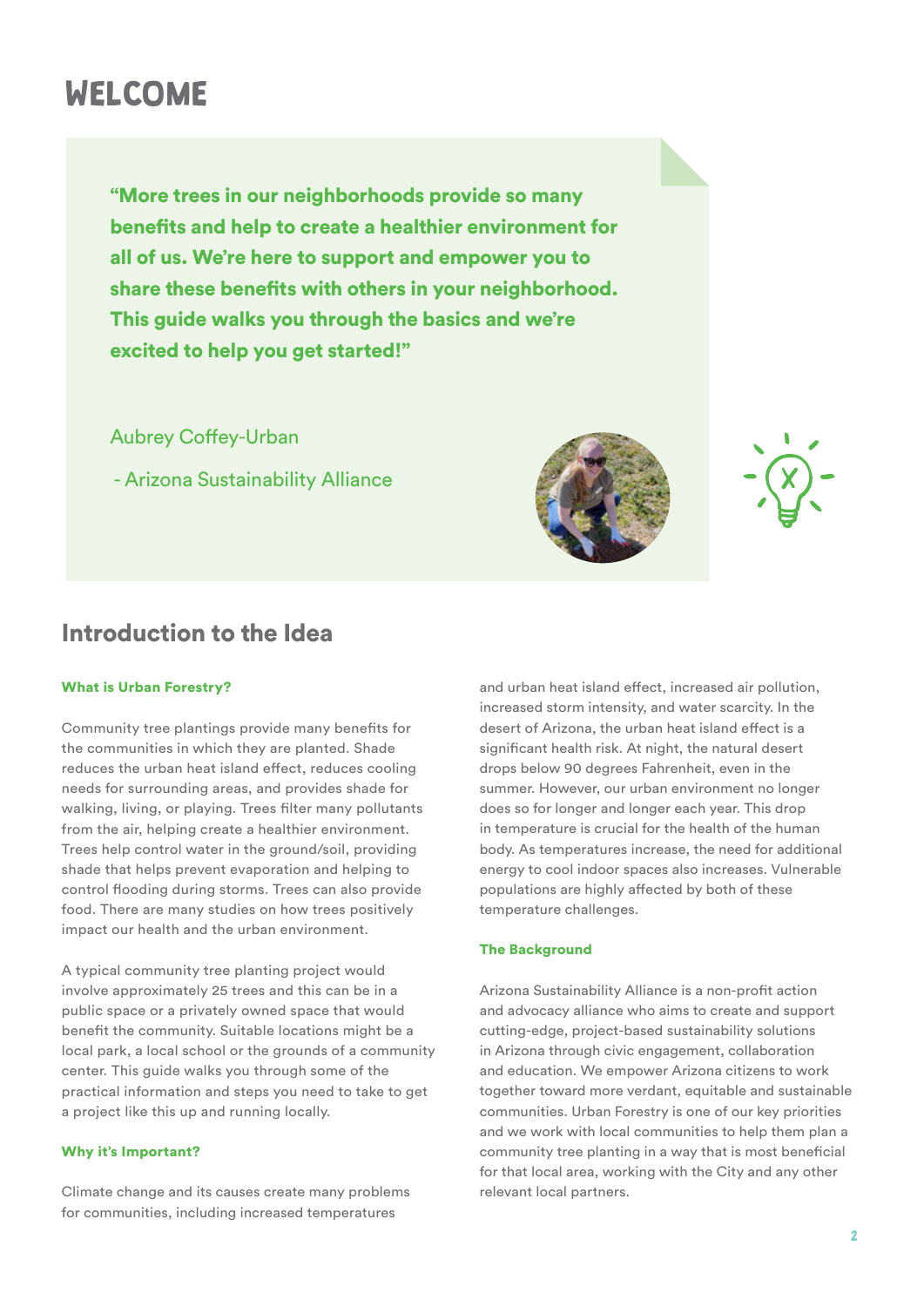# STARTING AN URBAN FORESTRY PROJECT

# EVERYTHING YOU NEED

# TIME

# PEOPLE



# FUNDING Tree plantings typically cost approx



You'll need to start planning, researching and building your team a couple of months in advance. This will involve 2-3 hours per week. Your tree planting should take place in early fall. This will be one full day.

You'll need a strong organizing team of 5-6 people to get started. You'll need 1-2 volunteers per tree for your tree planting day.

\$100 per tree. Funding available through ChangeX is \$4,000. This should cover the cost of trees, tools and any other costs associated with your planting day.

#### Who typically starts an Urban Forestry project?

Someone who:

- is a community organizer
- is passionate about your neighborhood
- ideally has some knowledge or experience planting trees
- can build and manage a team of volunteers

### 5 Step Summary

- $\mathbb{R}$ Complete the 30 Day Challenge
- $\mathfrak{D}^-$ Set a Goal & Research
- Agree with Property Owner & Order your Trees
- 凹 Plan your Planting Day
- $\mathbb S$ Ongoing Maintenance

#### Support and Additional Resources

Aubrey from the Arizona Sustainability Alliance will be on hand to help answer questions Reach out to her any time at: aubrey.coffey-urban@azsustainabilityalliance.com

Check out your City's Urban Forestry Plan

More info on ChangeX at http://www.changex.org/urban-forestry or email us any time at info@changex.org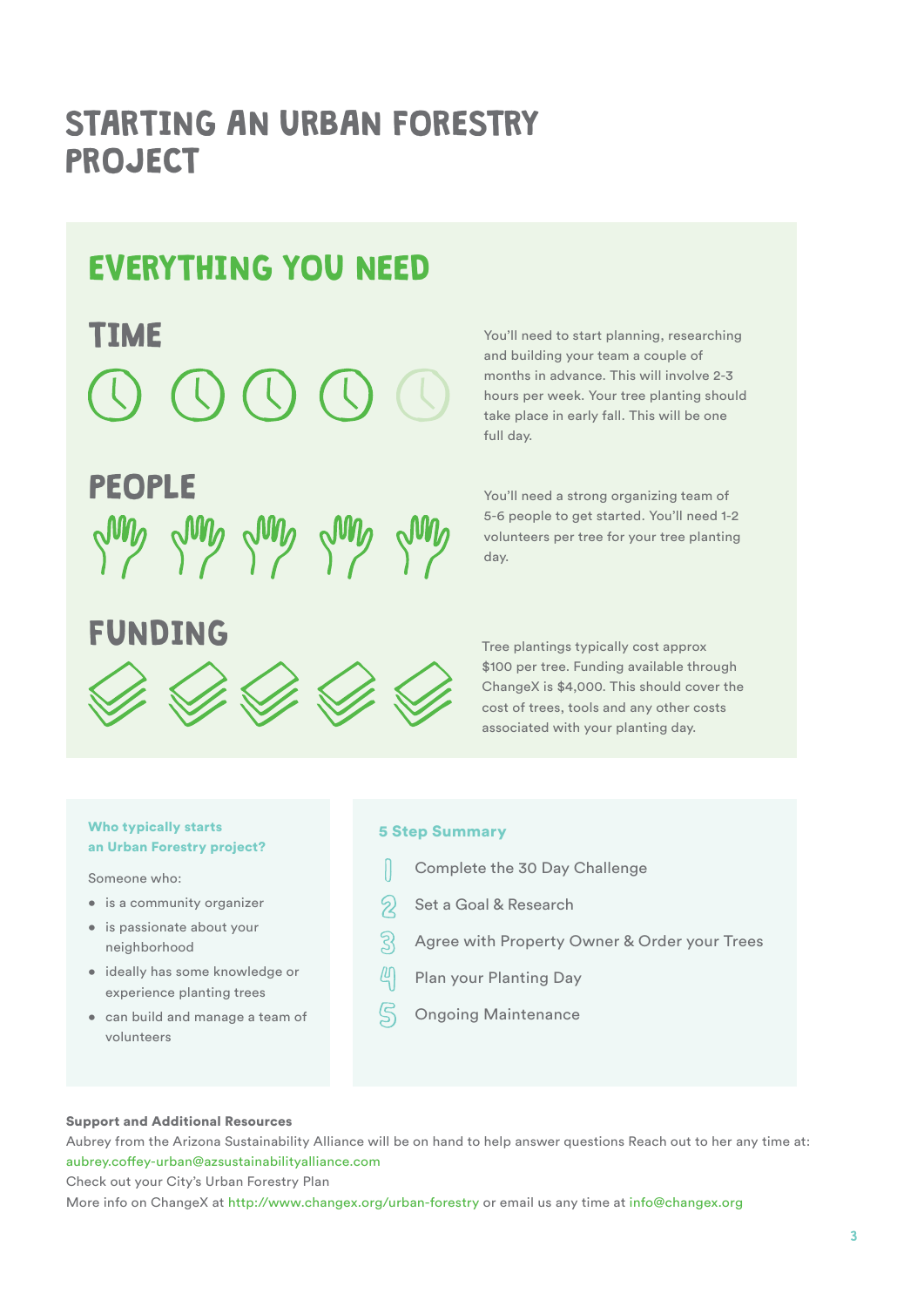# STEP 1: COMPLETE YOUR 30 DAY CHALLENGE



The 30 Day Jumpstart Challenge has been designed to get your project off to the strongest possible start by building momentum in the first month. Once you have completed your challenge your first funding payment will be unlocked.

## **Learn more about the idea you're starting**

This '5 Step Guide' includes all you need to know about the specifics of starting your project.

## **Schedule a Call**

Pick a time that works for you to talk to a ChangeX team member about what's involved in your chosen project as well as to ensure that you understand the Guidelines & rules associated with the Challenge.

## **Find 5 interested people**

You already have your own project page on changex.org. Use the site to share the project with others in your school to get get started together.

## **C** Set up a casual kick-off meeting

Host a meeting with your team at your school, at a community center or in a coffee shop and come up with an action plan. You can use your page on changex.org to set up an event and invite people.

## **Share a team photo and your plan of action**

Upload a team photo taken at your first team meeting to changex.org. In addition, provide us with a narrative on what you will spend the funding on, what your next steps as a group will be, and how you hope the project will ultimately benefit your school community.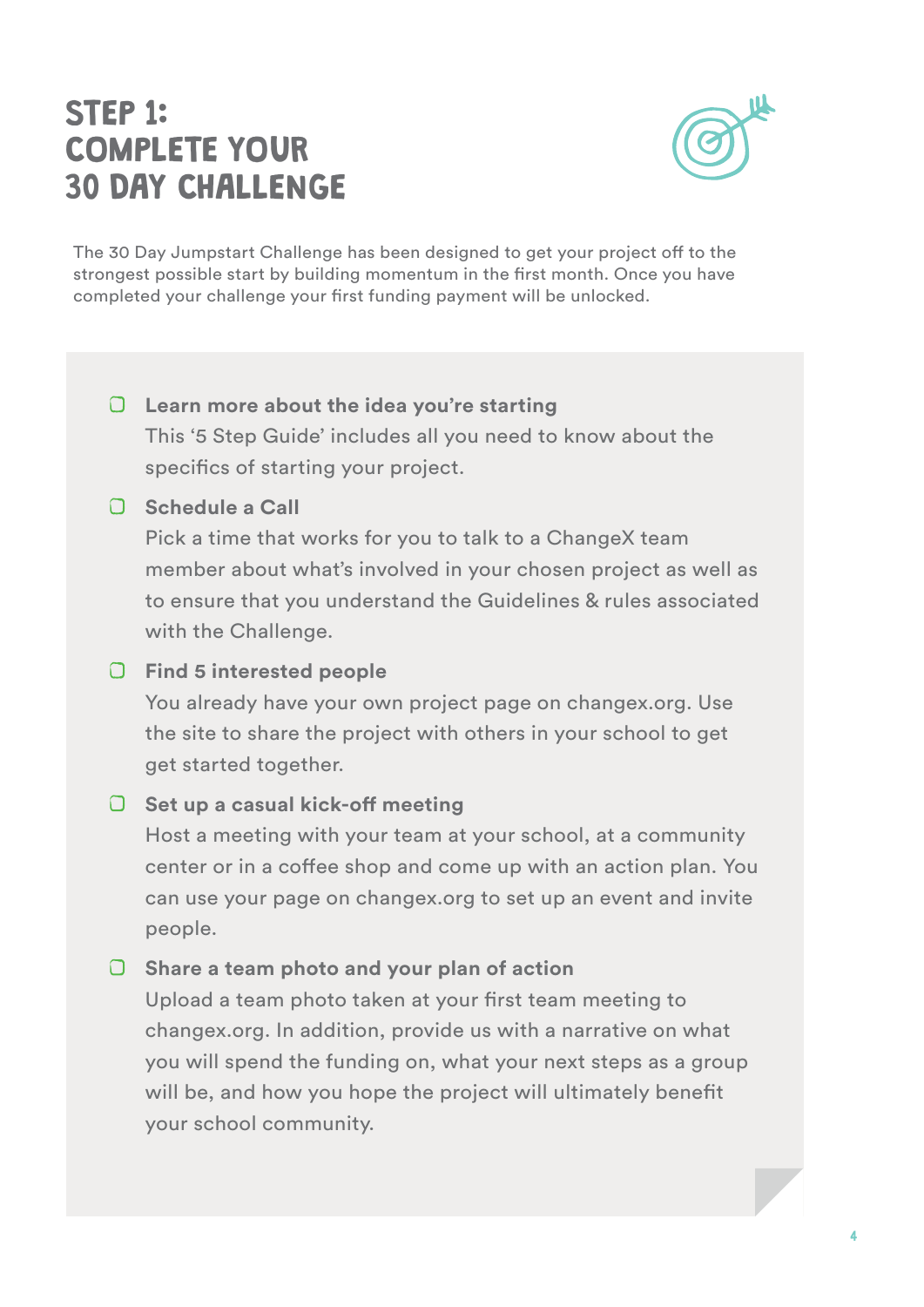# MORE INFO ON BUILDING YOUR TEAM



Planting trees is an opportunity to engage with lots of people in your neighborhood and getting a strong team onboard from the outset will be critical to your success. One of the most important parts of your 30 Day Challenge is building your team and getting them together to kick-start this project. These are just some things to keep in mind as you get your team together:

## Your organizing team will **ideally** include:

- An arborist or other tree expert (who can advise on tree species, specimens, and planting locations) - If you don't have this expertise in your group, AZSA can help give you this advice or connect you with someone else who can provide this advice.
- Someone who can be there on the day to do a safety training and tree planting demonstration AZSA can also help with this if needed.
- If you are running a social media campaign to either gather volunteers or to publicize the planting after it occurs, you may want a dedicated person or two to work on this. You may also want someone who can document the event (photos, video, blogging, etc)
- For a tree planting of 25 trees, ideally you would have 5-6 people who have planted trees before and can either help do a planting demonstration or at least act as a team leader and give additional information/corrections to volunteers.
- If you are pre-digging holes for volunteers, determine special equipment needed and a person who can safely run that equipment.
- At this stage, it's also helpful to identify local groups you may want to involve (neighborhood associations, community organizations, etc.) These may help you to recruit volunteers later in the process but will also be a helpful ally in getting the project off the ground.
- You'll need approximately 1.5-2 volunteers per tree for the day of the planting. You don't need to have all of these on board from the initial planning stages but keep in mind where and how you might recruit these volunteers as you plan and get your initial organizing team together.

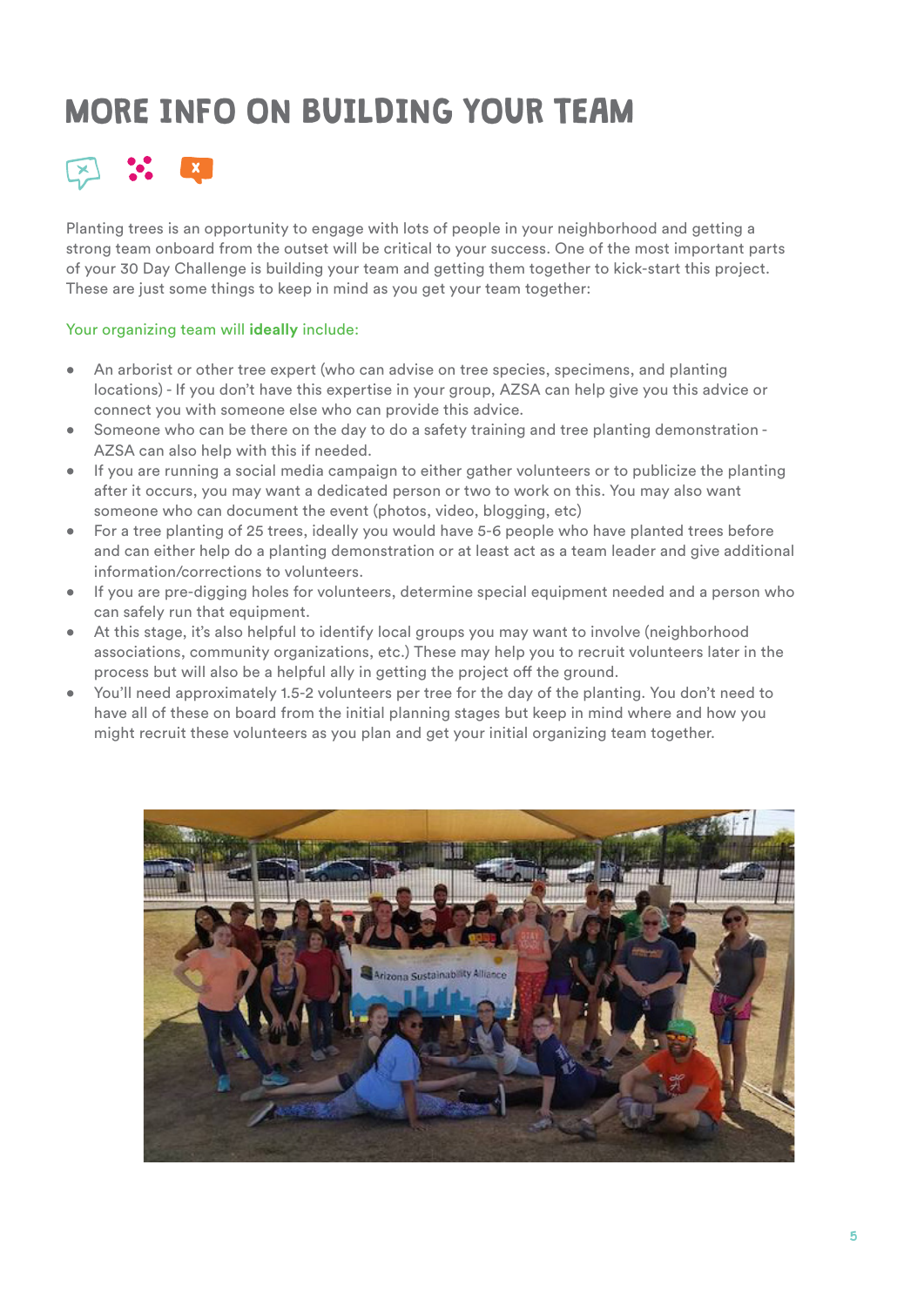# STEP 2: SET A GOAL & RESEARCH



Setting a goal for your project will determine what type of location you choose and how many trees you plant.

Once you have your organizing team together, you'll need to decide on the goals of your tree planting project - discuss with your team why you are interested in doing this planting and decide on what you want to accomplish, or what you want to improve in your neighborhood.

One of the most critical considerations in undertaking this project is the planting location based on the purposes of the planting, determine where to look for a planting location and set out some requirements as to how it will be selected. For example, if you want to increase walkability, you will want to look for areas where there is room for trees that could help cool/shade a walkway/street. If you want to increase trees in parks, you will need to look for parks in your area that have room to plant additional trees. If you want to increase tree canopy overall, you may want to look at a tree shade map.

An important part of choosing a suitable location is getting to know / working along with the property owner. Maybe you already have a location & property owner in mind? What do they think of your project and what concerns or challenges do they have that affect the project? What are the needs of the property and how do they intersect with your goals?

#### **Research**

Do you know if your City have an urban forestry master plan that your planting might further and align with?

In preparing this guide, we've referenced the Tempe Urban Forestry Plan - this is a good resource for information about desert-adapted trees that are also good choices for the Phoenix metro area. It includes information on naming and quantifying the community benefits of those trees. The info in this report can be used outside of Tempe, but it's also a good idea to see if your

city has a similar master plan with even more customized information. This can help you wrap your private planting into the City's broader goals.

You can find the Tempe Urban Forestry Plan here:

## https://static.sustainability.asu.edu/giosMSuploads/sites/15/2017/04/Tempe-Urban-Forestry-Final-Report-v3.pdf

You can find the Phoenix Urban Forestry Plan here:

## https://www.phoenix.gov/parkssite/Documents/ PKS\_Forestry/PKS\_Forestry\_Tree\_and\_Shade\_ Master\_Plan.pdf

These links are also in your guide on your ChangeX Project page.

At this stage, it's also good to do some research into where you might source tools and trees locally. Often, you can borrow tools from a tool library or tool bank, this eliminates waste associated with buying tools if you don't plant to use them again in the future or do some research on local nurseries where you can purchase your trees.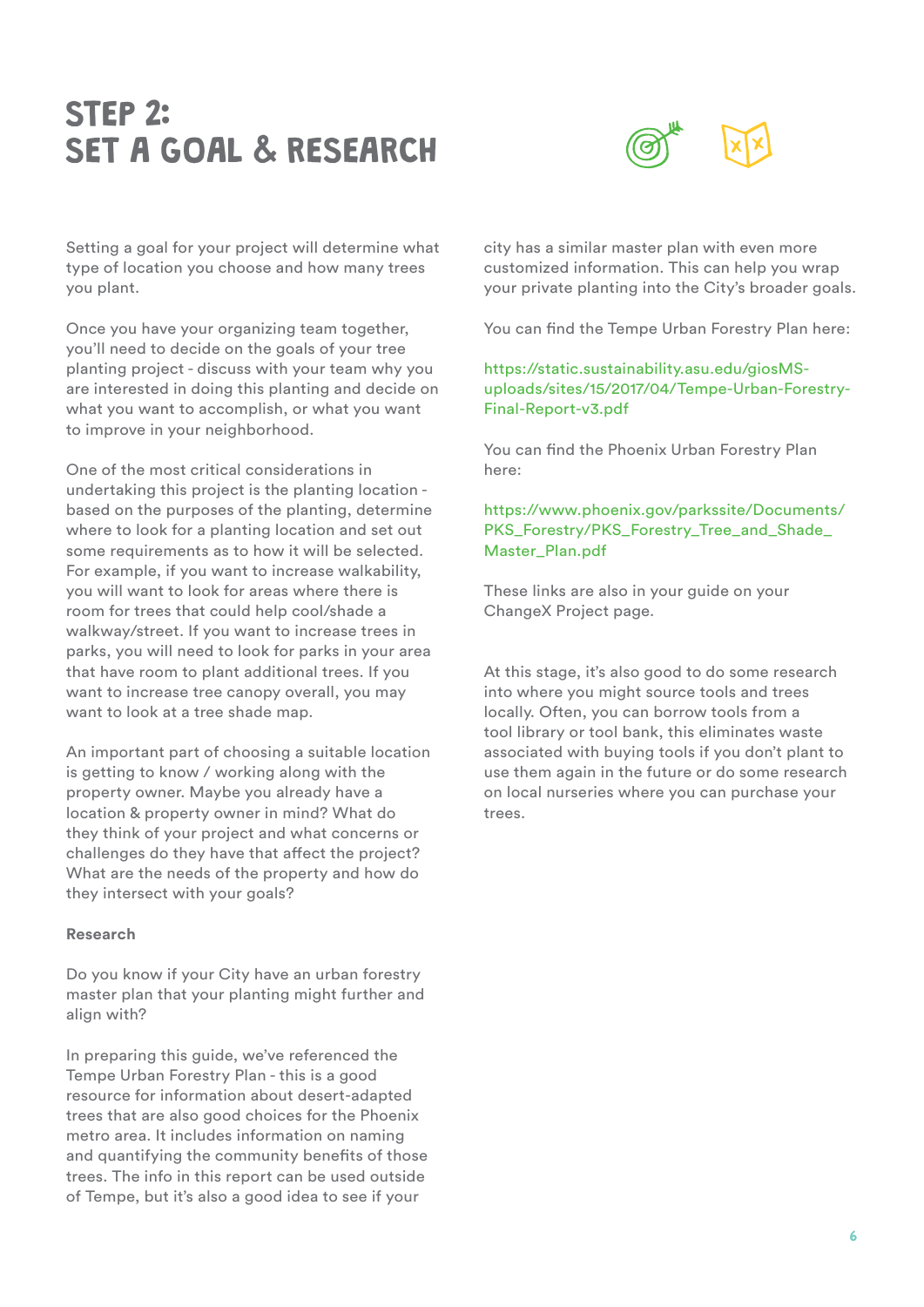# STEP 3: AGREEMENT WITH YOUR PROPERTY OWNER AND TALK TO YOUR ARBORIST

Some things to consider to reach agreement with your Property Owner:

- Determine if irrigation is an issue and whether that will be solved by the planting project or separately by the property owner prior to planting
- Make sure to discuss ongoing maintenance with the owner. Generally, the owner would take on responsibility for any ongoing maintenance including watering, trimming etc.
- Once the needs of the owner and project are met, the agreement between you and the property owner can be summarized in a short document, like a Memorandum of Understanding, to ensure clarity on both sides of the scope and impact of the project.

The AZSA team can give you some advice on drafting an MOU if needed.

The next thing you'll need to do is talk to your Arborist.

An Arborist or a tree consultant can help you choose suitable tree specimens from your local nursery and also advise you on planting locations.

You should decide where you will source your trees and make sure your tree expert can go to pick out the specimens at least 1 month in advance. Don't forget to ask about delivery cost and timing options as you'll need them delivered to the planting location as close as possible to the planting day / time.

Once you've made a decision on the size of trees you can decide whether holes will be pre-dug and which tools will be needed (don't forget a caliche or digging bar) - these are both important decisions for your Planting Day plan!



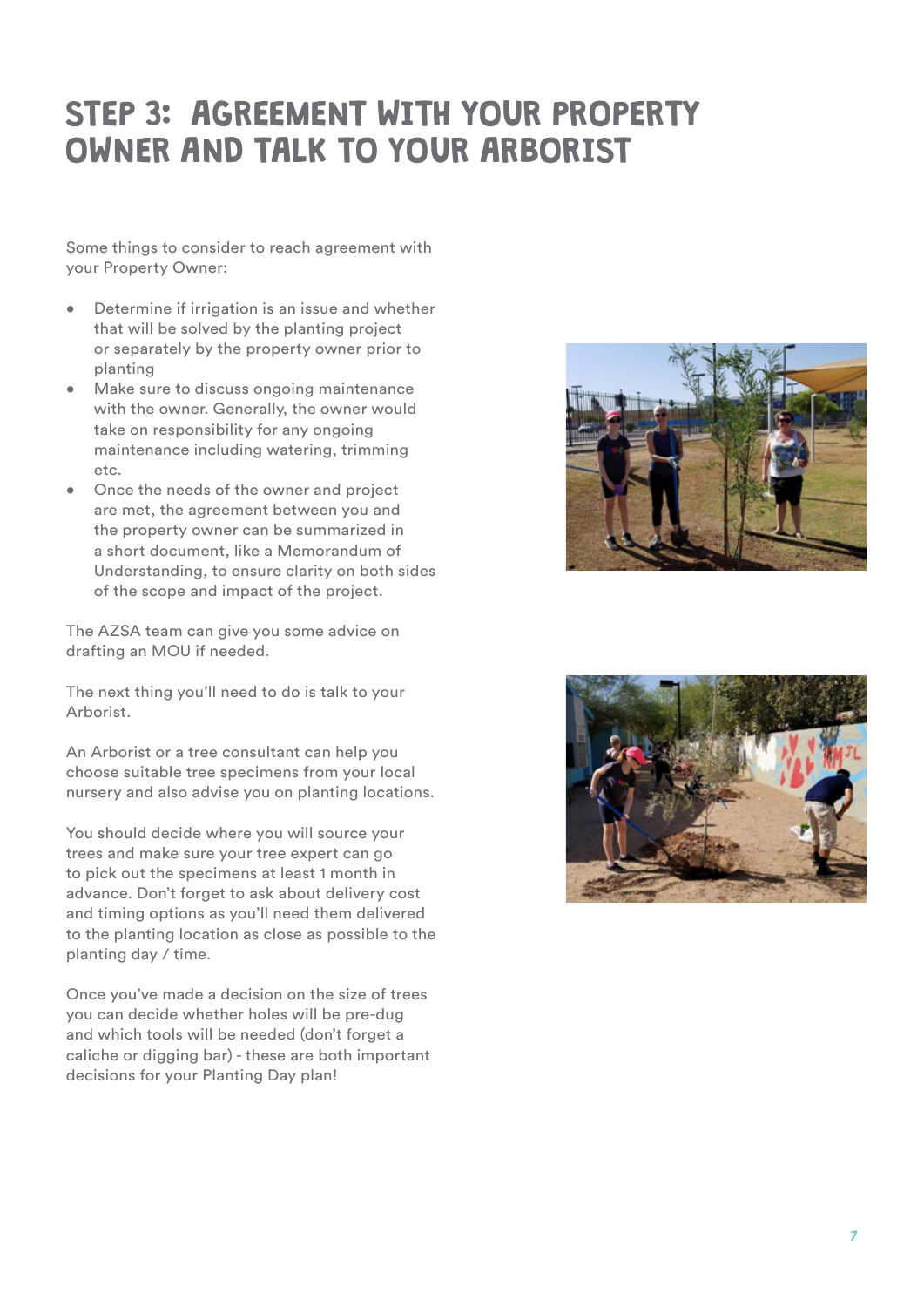# STEP 4: PLAN YOUR PLANTING DAY

Your planting day will be a fun day out for all of your team and you'll finally get to see all your hard work in planning and research pay off!

## What you need to know to plan your Planting Day

- Schedule in Fall or early spring (avoid the coldest and hottest months; give trees at least a month between planting and hottest time of year)
- Make sure to have 1.5-2 volunteers per tree for the day of
- If you have the above volunteers available, plan to be at the site for 4 hours about one hour of set-up (tree delivery, placement, tool delivery, food/water set-up, etc), 2-2.5 hours of planting, and 0.5-1 hour of clean-up.
- Make sure volunteers include people who have planted trees before that can act as team leaders, helping check on volunteers who have not done this before
- Secure a volunteer that can give a demonstration at the beginning of the event, both insafety and in proper tree planting technique
- Decide size of trees, whether holes will be pre-dug, which tools will be needed (don't forget a caliche or digging bar)
- Decide on source of trees and make sure tree expert can go to pick out the specimens at least 1 month in advance. Don't forget to ask about delivery cost and timing options
- Plan to provide some water and snacks for volunteers. (This helps people remember to drink water and take breaks when they need to.)
- Determine method of recruiting/communicating with volunteers
- Don't forget to get utilities and irrigation marked before digging!
- Think about the property you are planting on when designing the project. (Are there streets you will need to close for volunteer safety? Is parking going to be an issue? Are you planting outside of operating hours of the location, as to require additional staff on site from a business or organization? Are you planting at individual homes? Will the homeowners be there?)
- You'll also need to get a waiver of liability signed by each of the volunteers for the planting day- this is something AZSA can help with if you haven't worked on something similar before.